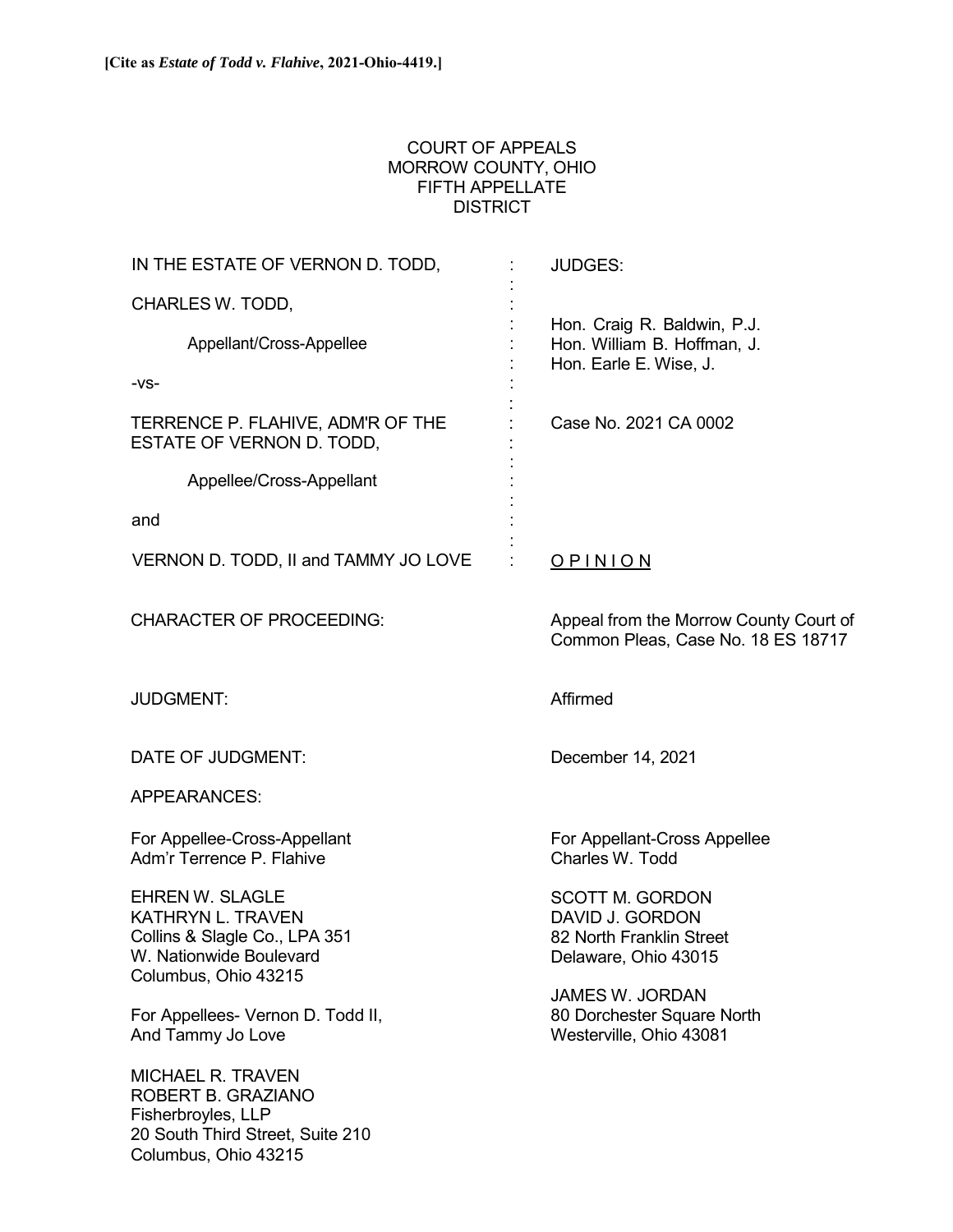*Baldwin, P.J.*

**{¶1}** Appellant, Charles W. Todd, appeals the decision of the Morrow County Court of Common Pleas permitting appellees, Vernon Todd, II and Tammy Jo Love the opportunity to participate in the R.C. 2107.24 hearing to determine if the documents submitted by appellant comprised Vernon Todd's will. Charles Todd also appeals the trial court's finding that the documents submitted to the trial court did not satisfy the requirements of R.C. 2107.24 and, therefore, were not admitted to probate. Appellees are Terrance P. Flahive, Administrator of the Estate, Vernon Todd, II. and Tammy Jo Love.

**{¶2}** Appellee Flahive filed a cross appeal of the trial court's decision to deny his motion to dismiss Charles Todd's applications to probate a will pursuant to R.C. 2107.10.

## **STATEMENT OF FACTS AND THE CASE**

**{¶3}** Vernon Todd passed away on February 14, 2017. On April 23, 2017 Vernon Todd's brother, Charles Todd, sent a letter to Tammy Jo Love, and Christina Love Lucas, decedents daughter and grand-daughter:

Tammy and Christina,

I am sending you a copy of your father (Grandfather) last will. He dictated it to his sister-in-law while at Riverside Hospital in Columbus in July. I had nothing to do with it.

You need to sign it and date it and return them to me.

Due to the fact I might not be around in 4 or 5 years I will be glad to send the full amount-If that is okay with you.

C. Todd

I will need Christina's address.

(Motion to Dismiss and/or Strike Any and all Motions or Memoranda Filed by Tammy Jo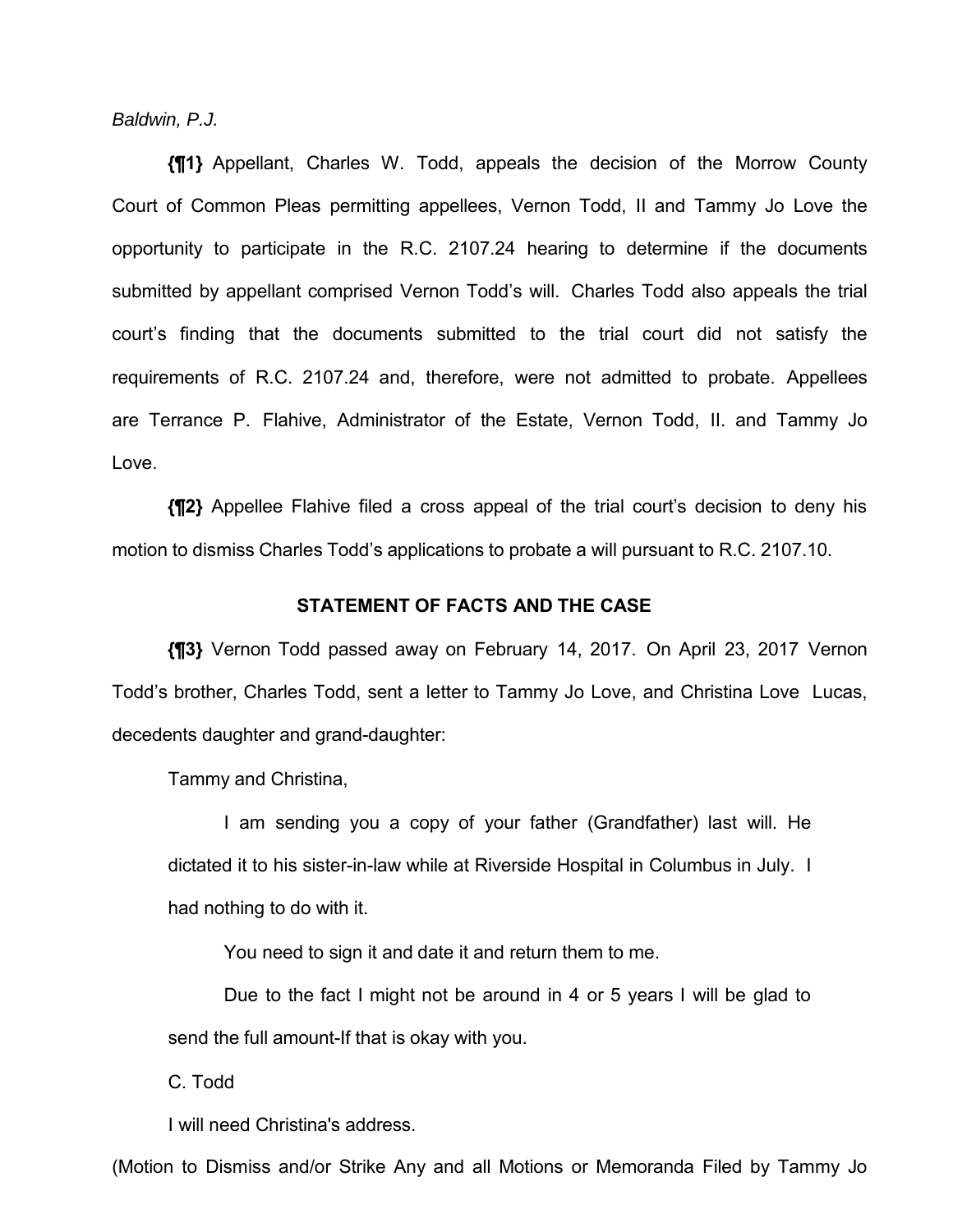Love and Vernon D. Todd II in Connection with the Application to Admit the Decedent's Will to Probate, Dec. 20, 2018, Exhibit D).

**{¶4}** On May 17, 2017 Charles Todd sent a letter to Vernon Todd, II, decedent's son:

V.D.T. II

Your father on July 24, 2016 while at Riverside Hospital in Columbus dictated to Teddy Gene what he wanted done with his assets. I had nothing to do with it.

I feel it my obligation to carry out his wishes.

If you are in agreement sign & date and return the paper. If you think it is unfair then do what you want. Remember the bird in the hand is worth two in a bush.

Being the next of kin does not mean a thing. A person can leave their assets to whom ever (SIC) they want.

If you had cared for your father and his properties you might of (SIC) gotten a million plus dollars.

As for me I do not need his money, so after expenses and taxes it will go to a charity.

So honor your father's wishes & \$80,000 will be on its way. Cause me more grief & you could get nothing.

These last 10 month have been hell for me. And I blame you. Florida

has an Elder Abuse Law which states that children are

responsible for the care of their parents.

(Motion to Dismiss and/or Strike Any and all Motions and/or Memoranda Filed by Tammy Jo Love and Vernon D. Todd II in Connection with the Application to Admit the Decedent's Will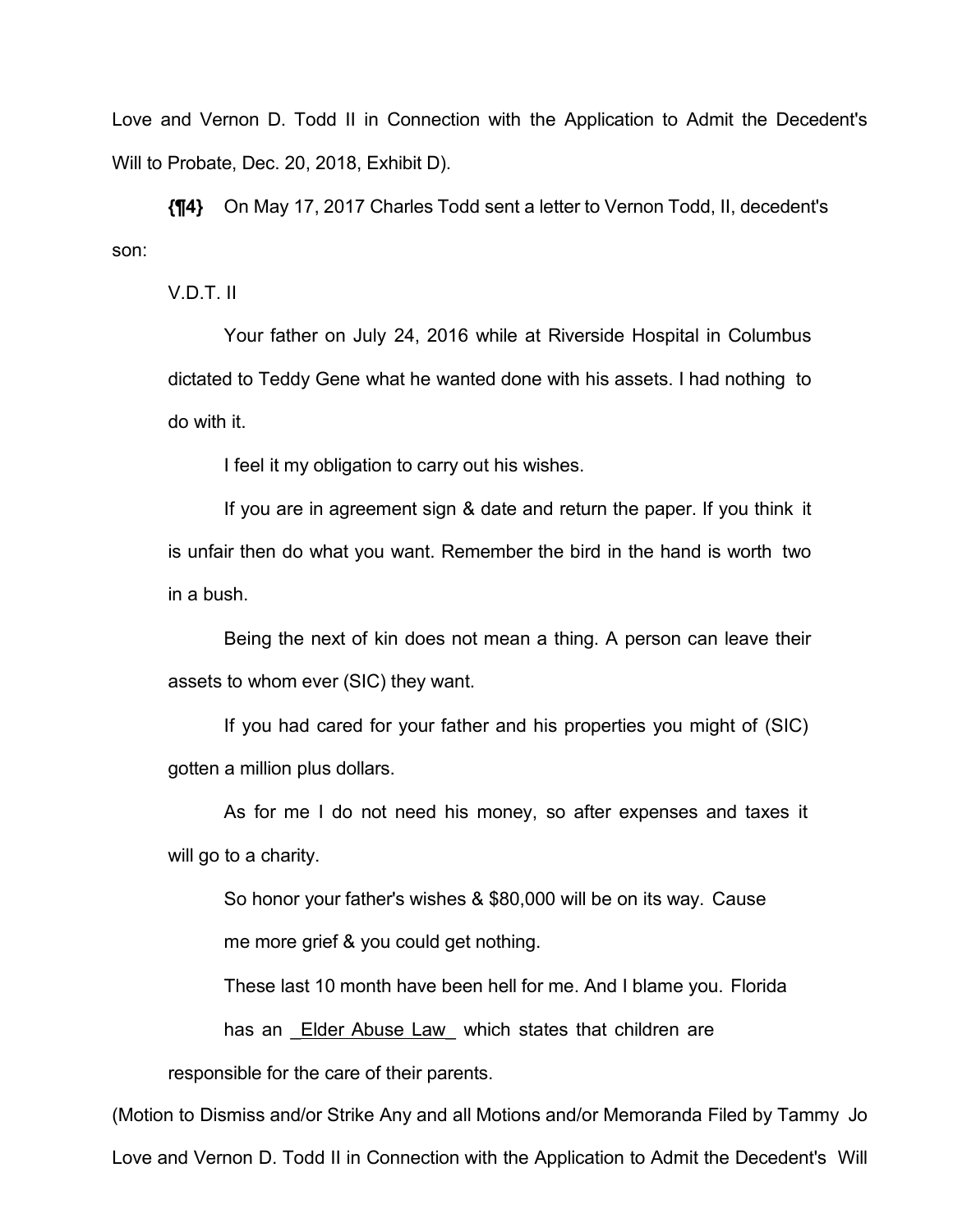to Probate, Dec. 20, 2018, Exhibit A).

**{¶5}** Both Tammy Jo Love and Vernon Todd Jr signed the document they received from Charles Todd on the line for witnesses and returned them to Charles Todd. In turn, they each received cashier's checks in the amount of eighty-thousand dollars. Tammy Jo Love's check was dated May 12, 2017 and Vernon Todd, Jr's check was dated June 9, 2017. Both checks list the remitter as Charles W. Todd. The record contains no evidence that anyone had opened an estate in the name of Vernon Todd when the checks were issued or that Charles Todd had authority to act on behalf of the estate of Vernon Todd.

**{¶6}** Terrance P. Flahive filed an application to administer the estate of Vernon Todd on March 14, 2018 and included a narrative describing his suspicion that Charles Todd had wrongly acquired assets of the estate. The application indicated that Vernon Todd did not have a will.

**{¶7}** On September 21, 2018 Charles Todd filed an application to probate the will of Vernon Todd with a copy of a purported will as well as affidavits from Gene and George Todd attesting to the validity of the will. Charles Todd acknowledged that the will failed to fulfill the requirements of R.C. 2107.03 because it was not signed by two witnesses, but contended that the affiant's testimony satisfied the requirements of R.C. and that the document should be considered the will of Vernon Todd.

**{¶8}** On October 3, 2018 Gene Todd filed a document she described as an original last will of Vernon Todd and, on November 17, 2018 Charles Todd filed a third

document he contended was the original last will of Vernon Todd with a motion to amend his application to probate the will of Vernon Todd.

**{¶9}** All three alleged wills contain hand written amendments and reflect a signature date of July 26, 2016. The language of each document is similar, but none are witnessed as required by R.C. 2107.03 and all can be distinguished by different details.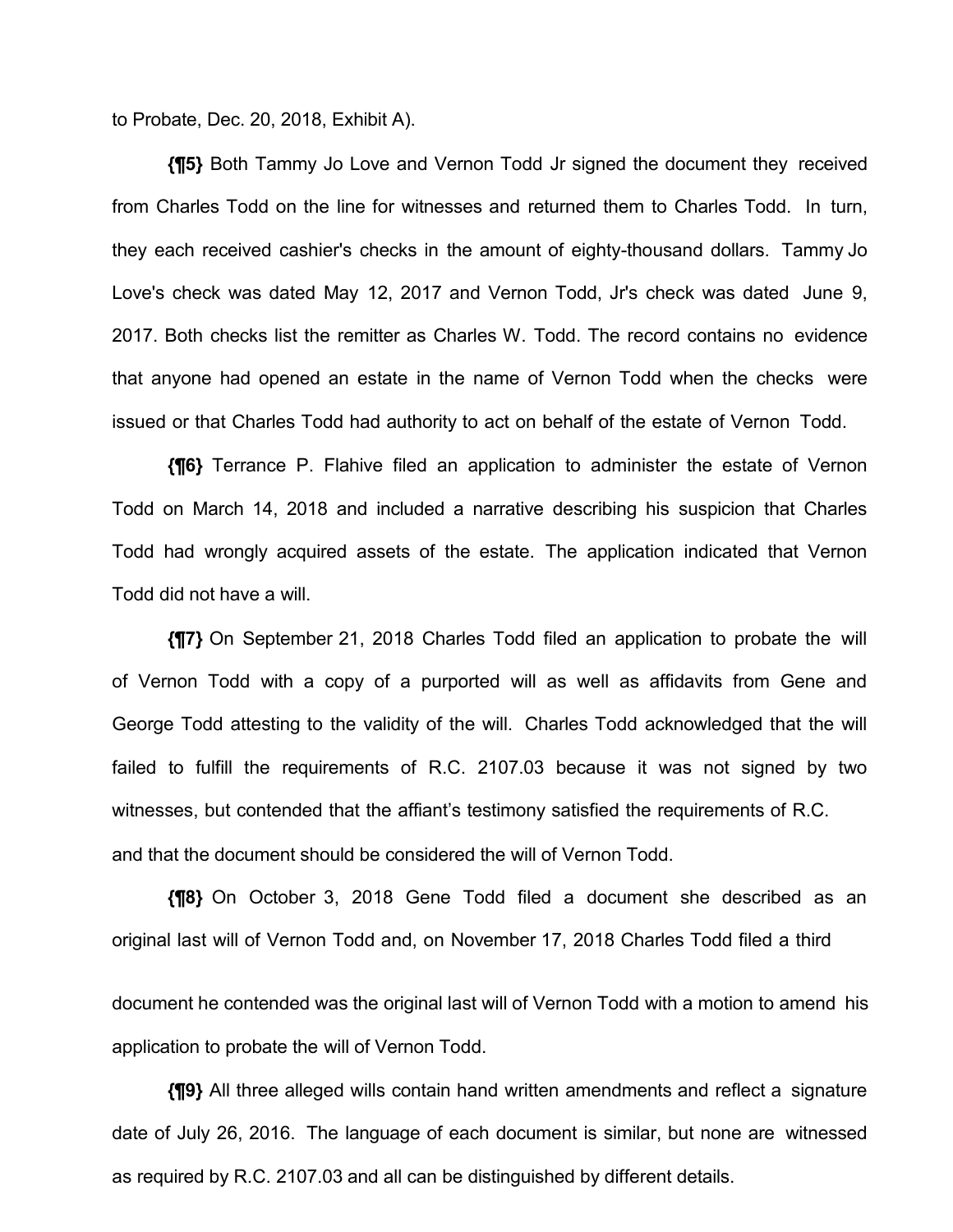**{¶10}** Flahive filed objections to the admission of the will to probate as well as a motion to dismiss Charles Todd's applications to probate the will contending that he violated R.C. 2107.10 which requires a timely filing of the will. Vernon Todd, II and Tammy Jo Love moved to have the purported wills stricken as failing to satisfy the requirements of R.C. 2107.24 and that, for that reason, the documents were not wills. Charles Todd moved to strike any pleadings filed by Vernon Todd, II and Tammy Jo Love contending that their acceptance of the eighty-thousand-dollar payment estopped them from objecting to the validity of the will. In addition to these motions, the record contains numerous other motions suggesting that the parties in this matter rarely agreed upon the facts or the law.

**{¶11}** The various motions filed by the parties were heard by the trial court on April 30, 2019. The trial court denied the motion to dismiss for failure to comply with R.C. finding that Charles Todd had shown sufficient reasonable cause for the late filing to defeat the motion. The trial court also denied Charles Todd's motion to strike the pleadings of Vernon Todd, II and Tammy Jo Love, and found that they were not estopped from objecting to the status of the documents submitted as wills, concluding that the "[a]ctions of the Decedent's children to accept funds from Charles Todd do not at this juncture constitute receipt of any benefit from an Estate or satisfaction of any alleged Will

not yet established. Consequently, the estoppel argument fails." (Journal Entry, May 3, 2019, p. 6).

**{¶12}** The issue of whether any of the documents submitted to the probate court were the last will of Vernon Todd was scheduled for hearing on July 29, 2019.

**{¶13}** Charles Todd offered the testimony of Gene and George Todd at the July 2019 hearing and both confirmed that they witnessed the decedent sign a single document, but neither Gene nor George could account for the fact that three documents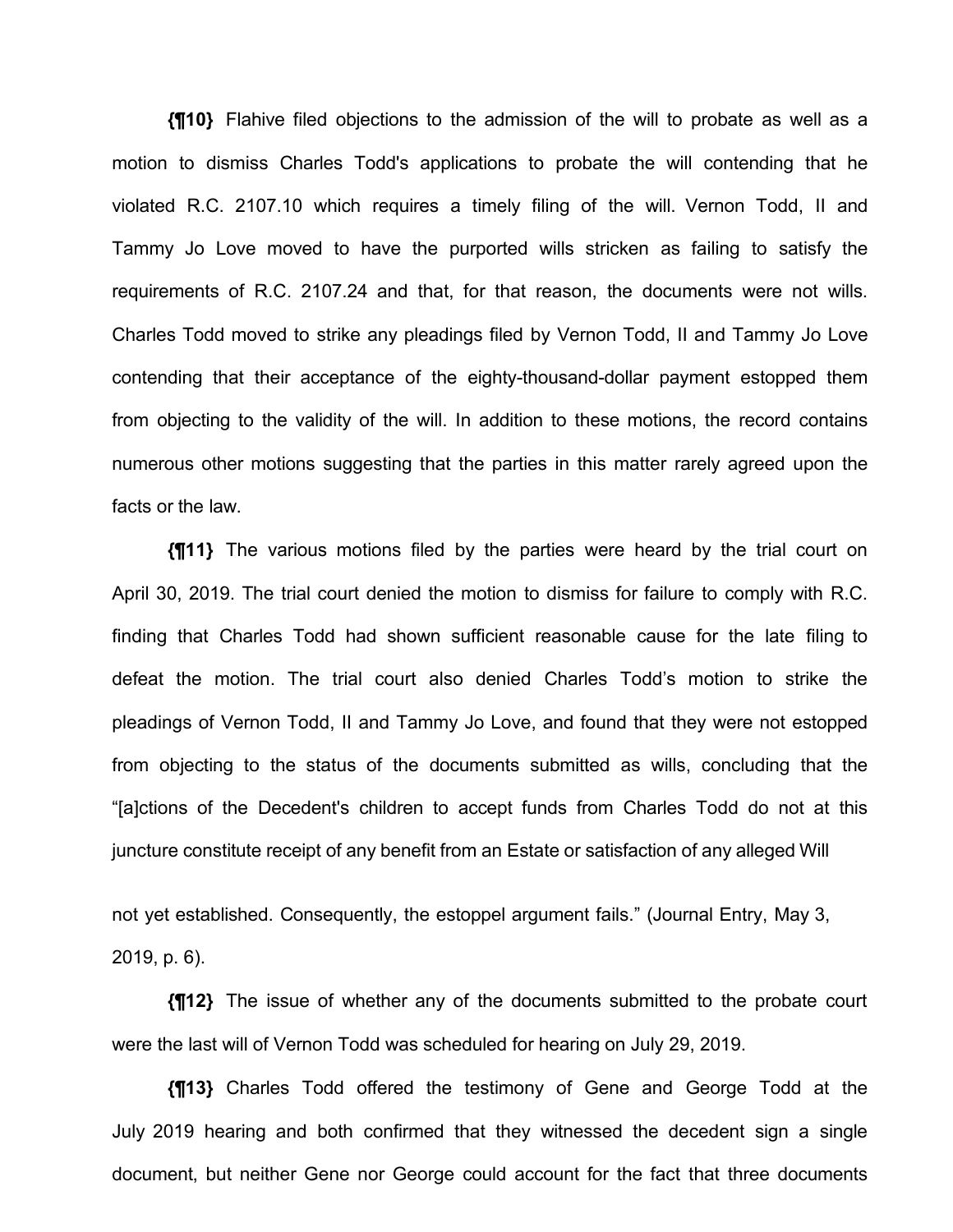purporting to be the will of Vernon Todd were presented to the court, all bearing an original signature.

**{¶14}** Gene and George Todd explained that Vernon Todd suffered an illness and was hospitalized for a period of time including July 24 and 25, 2016. His sister-in-law, Gene, and her grandson, Nicholas Liening, visited him on July 24th and Gene recalled that she spoke with Vernon about the disposition of his estate. Gene described how she took notes of their conversation during the visit on the 24th and let Vernon review them. The notes she created contain what Gene identified as the signature of Vernon Todd, added by Vernon after he had reviewed her notes.

**{¶15}** Nicholas has some recollection of visiting Vernon Todd with his grandmother, but cannot be certain of the date. He did recall that he helped Vernon recall a word and that Vernon jokingly said that he would include a ten-thousand-dollar gift for him in the will. He did recall Vernon and Gene exchanging a piece of paper and he believed the handwritten page of notes marked Exhibit Q3 was the document he saw on the day of his visit.

**{¶16}** Gene used her notes to create what she described as Vernon Todd's will and returned to Vernon Todd's hospital room on July 25th with her husband George Todd.

Vernon asked that she make alterations to the will regarding the timing of the gifts to his children and grandchild and she recalled making those changes by hand. Both Gene and her husband George claimed they saw Vernon sign the document, but neither witnessed it. Gene explained that he did not sign the document as a witness, because she believed that relatives were barred from serving as witnesses. She maintained possession of the document and stored it in her home after delivering a copy to Charles Todd. She later delivered it to her attorney who filed it with the court on October 3,

2018.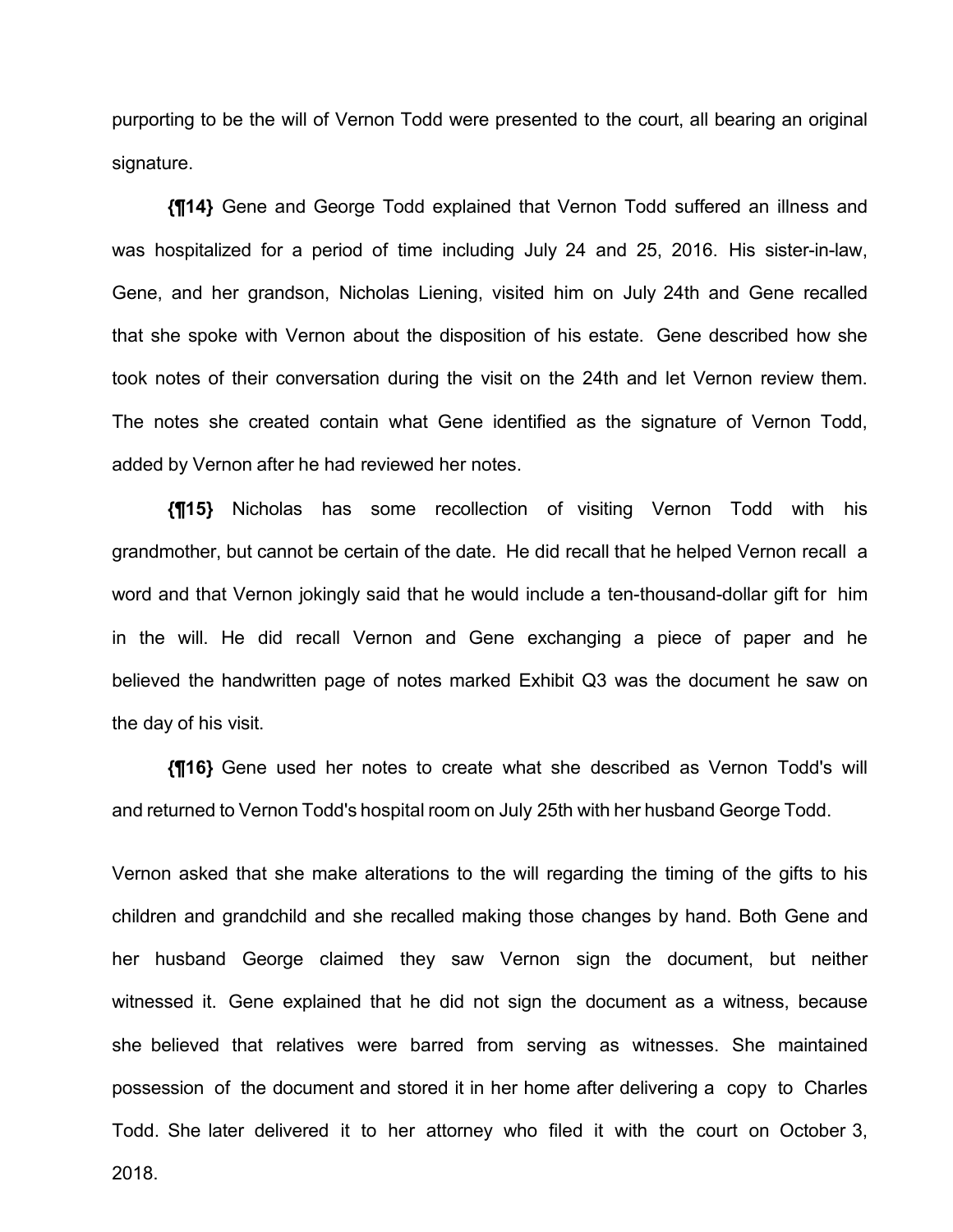**{¶17}** Gene could not explain how the other documents with the original signature of Vernon Todd were created. She stated that she printed more than one copy of the document, took those copies to the hospital, and that Vernon must have signed them, but she did not witness Vernon sign more than one copy. Her husband, George, also verified that Vernon signed one copy in his presence. Gene conceded that she was surprised when she was confronted by the additional documents bearing what she believed was Vernon Todd's original signature.

**{¶18}** Charles Todd testified, but he did not offer any information that would explain the existence of three documents with Vernon Todd's original signature. He claims that he received a copy of the will that Gene Todd had in her possession, but he added that he did not know where his attorney acquired the document filed with the court on September 21, 2018. He could not verify that any of the signatures on the documents were his brother's and when asked which if the three documents filed with the court was his brother's will, he answered "I don't know." (Trial Transcript, p. 743, Lines 13-29).

**{¶19}** In addition to his inability to identify which of three documents was the will, Charles Todd's claim that the documents memorialize his brothers wishes regarding his estate is undermined by his testimony and the actions he claims he took to fulfill the terms

of the documents. He admitted that he could not identify his brother's signature, that he could not verify which of the three documents were submitted to the trial court was the last will and testament of his brother and that he did not open an estate because "I didn't feel we had any assets worth probating." (Trial Transcript, p. 772, Lines 20-22). Despite the lack of assets worth probating, Charles Todd claimed he fulfilled the wishes of his brother by distributing over two hundred thousand dollars.

**{¶20}** He acknowledged that he was neither the executor nor the administrator of Vernon Todd's Estate, but he claims he was motivated to fulfill his brother's wishes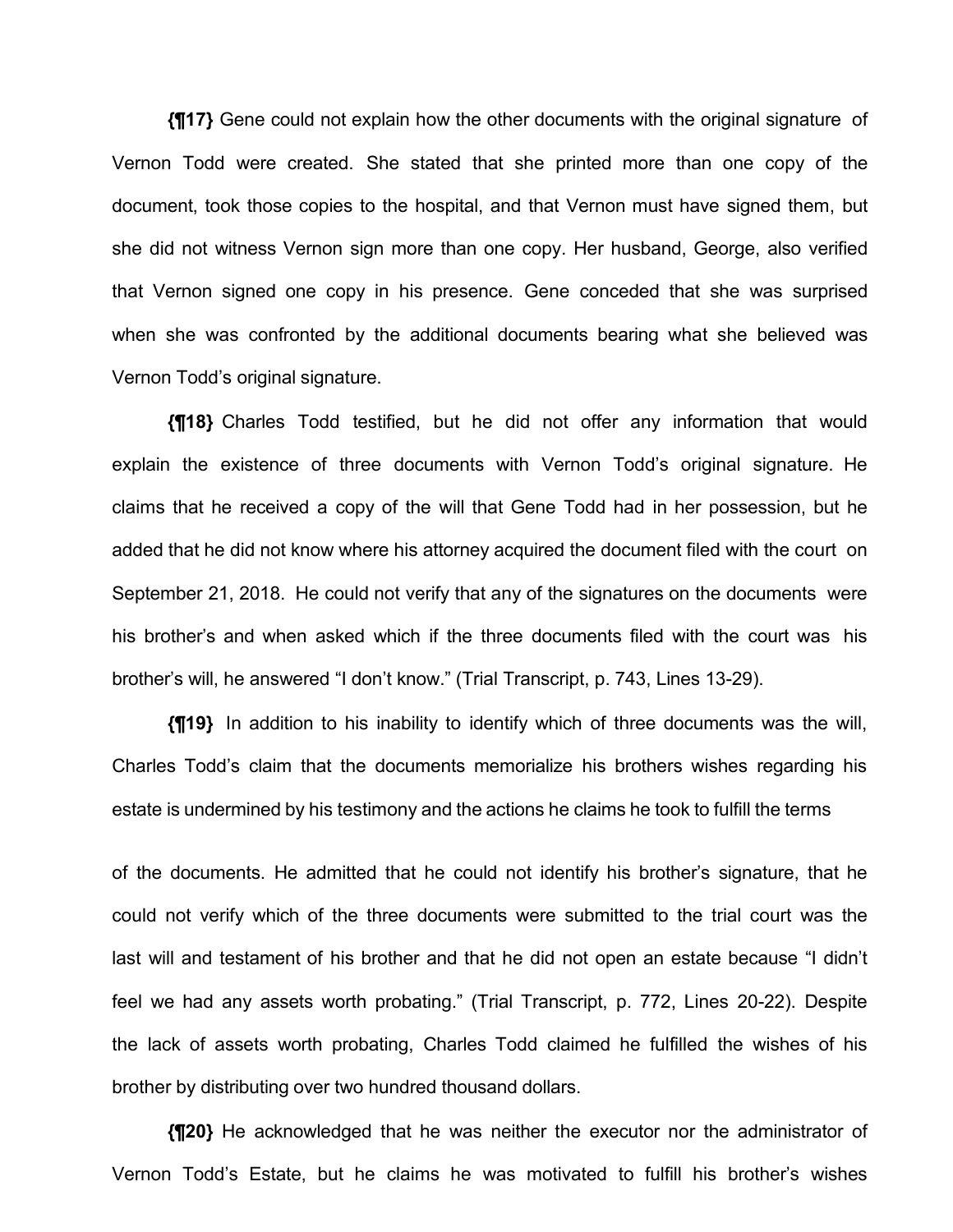regarding the distribution of funds. He distributed funds, but not incompliance with the purported will.

**{¶21}** The documents submitted by Charles Todd suggested that the Methodist Church in Mt. Gilead should receive twenty-five thousand dollars but, contrary to that language, Charles Todd paid only fifteen thousand dollars to the Mt. Gilead church and chose a different church to receive the balance. While the documents he filed with the court called for annual payments of funds to Vernon Todd, II and Tammy Jo Love and Christina Love Lucas until the total amount was paid, Charles Todd paid a single lump sum to all three. Finally, Charles Todd argued that Vernon Todd, II and Tammy Jo Love were estopped from opposing the verification of the will because they received the amount described in the will, but he acknowledged that those funds were paid from his personal account and not from an estate account.

**{¶22}** The balance of Vernon Todd's estate was to be paid to Charles Todd per documents submitted to the trial court, but the record does not contain any evidence of the amount or completion of such a transfer.

**{¶23}** The validity of any of the three documents as a will was further tested by an examination of the signature by handwriting experts retained by Charles Todd and by the Appellees Vernon Todd, II and Tammy Jo Love. Charles Todd's expert, Katherine Schoenberger, concluded that all of the signatures were the signature of Vernon Todd, with the exception of the signature on the handwritten notes created by Gene Todd. With regard to that signature, she noted that the mode of signing was such that she was not able to compare it to known signatures of Vernon Todd.

**{¶24}** The Estate's expert, Erich Speck, concluded that all of the signatures on the purported wills and the notes created by Gene Todd were not the signature of Vernon Todd. Speck arrived at his conclusion by giving weight to the consistent differences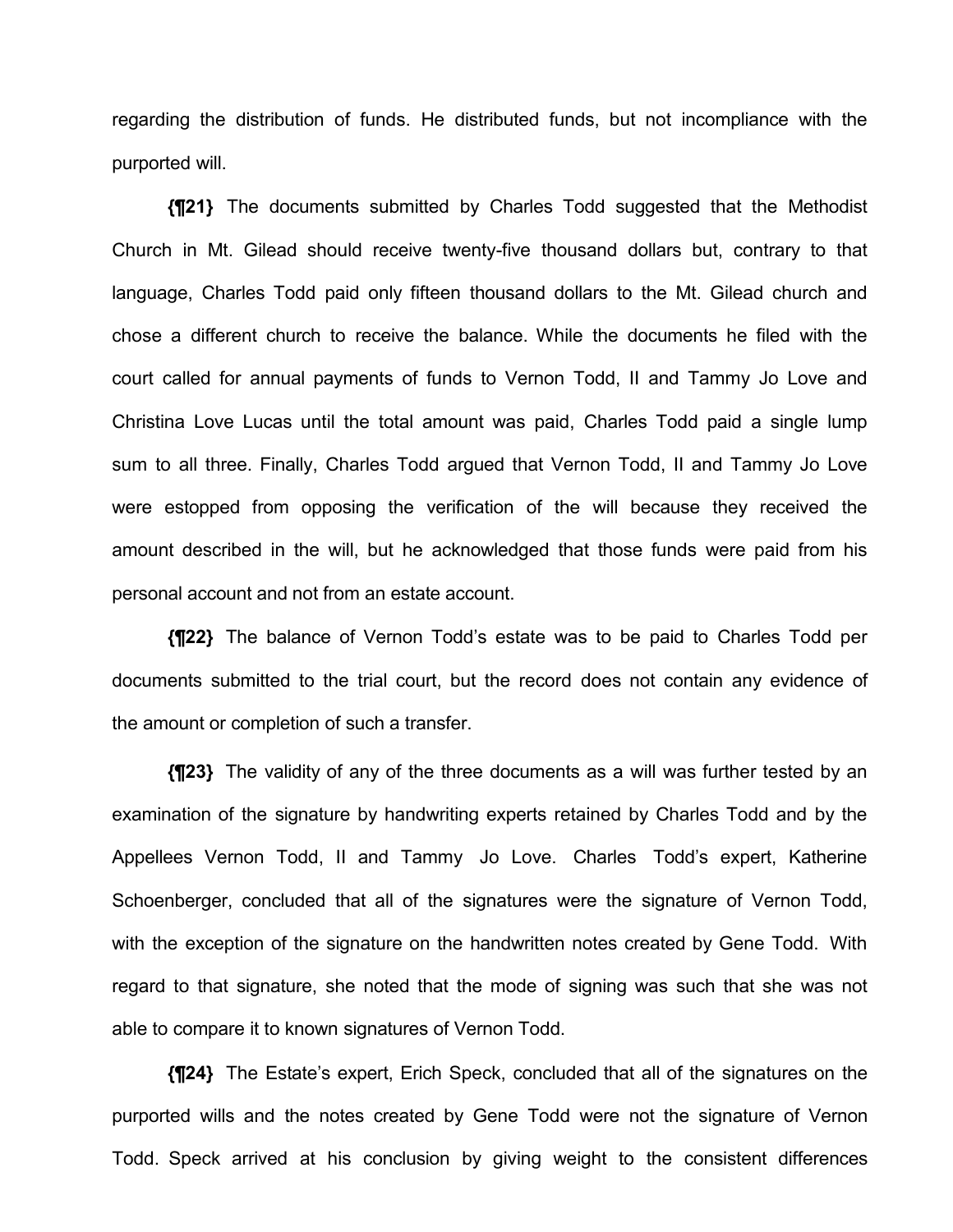between the questioned signatures and the known signatures that, in his experience, reflected an attempt to copy the handwriting of another without having knowledge of how the signature was made. He acknowledged similarities, but focused on differences emphasizing that "similarities are not the driving force just because there are similarities. You need to look at fundamental differences that occur in pen position direction of stroke, things like that, that a forger is not going to pick up. \* \* \* When you have fundamental differences that is something you put a lot more weight on. That is an individual unexplainable fundamental difference. That's highly significant." (Trial Transcript. p. 502, lines 4-17).

**{¶25}** The trial court completed a thorough analysis of the evidence presented and concluded that "[t]here is significant doubt that the Decedent signed any of the three original documents purported to be his will." (Journal Entry, Feb. 25, 2021, p. 74). The trial court found that "when considering all the conflicts with credibility outlined extensively above and without assigning the mantel of forgery, there are simply too many,

unexplained mysteries, as evidenced by not one, not two, but three separate original documents claiming to be the original will. The Court FINDS (SIC) no document filed or combination thereof, to be the Decedent's will." (*Id.* at p. 72) The court ruled that "Applicant has failed to meet his burden of proof by clear and convincing evidence and no document submitted for consideration shall be admitted to probate." (*Id.* at p. 76).

**{¶26}** Charles Todd filed a timely appeal and submitted two assignments of error:

**{¶27}** "I. THE TRIAL COURT ERRED WHEN IT PERMITTED THE CHILDREN OF DECEDENT TO CONTEST THE APPLICATION TO PROBATE WILL."

**{¶28}** "II. THE TRIAL COURT'S DECISION WAS AGAINST THE MANIFEST WEIGHT OF THE EVIDENCE WHEN IT CONCLUDED THAT THERE WAS NOT CLEAR AND CONVINCING EVIDENCE THAT THE LAST WILL AND TESTAMENT OF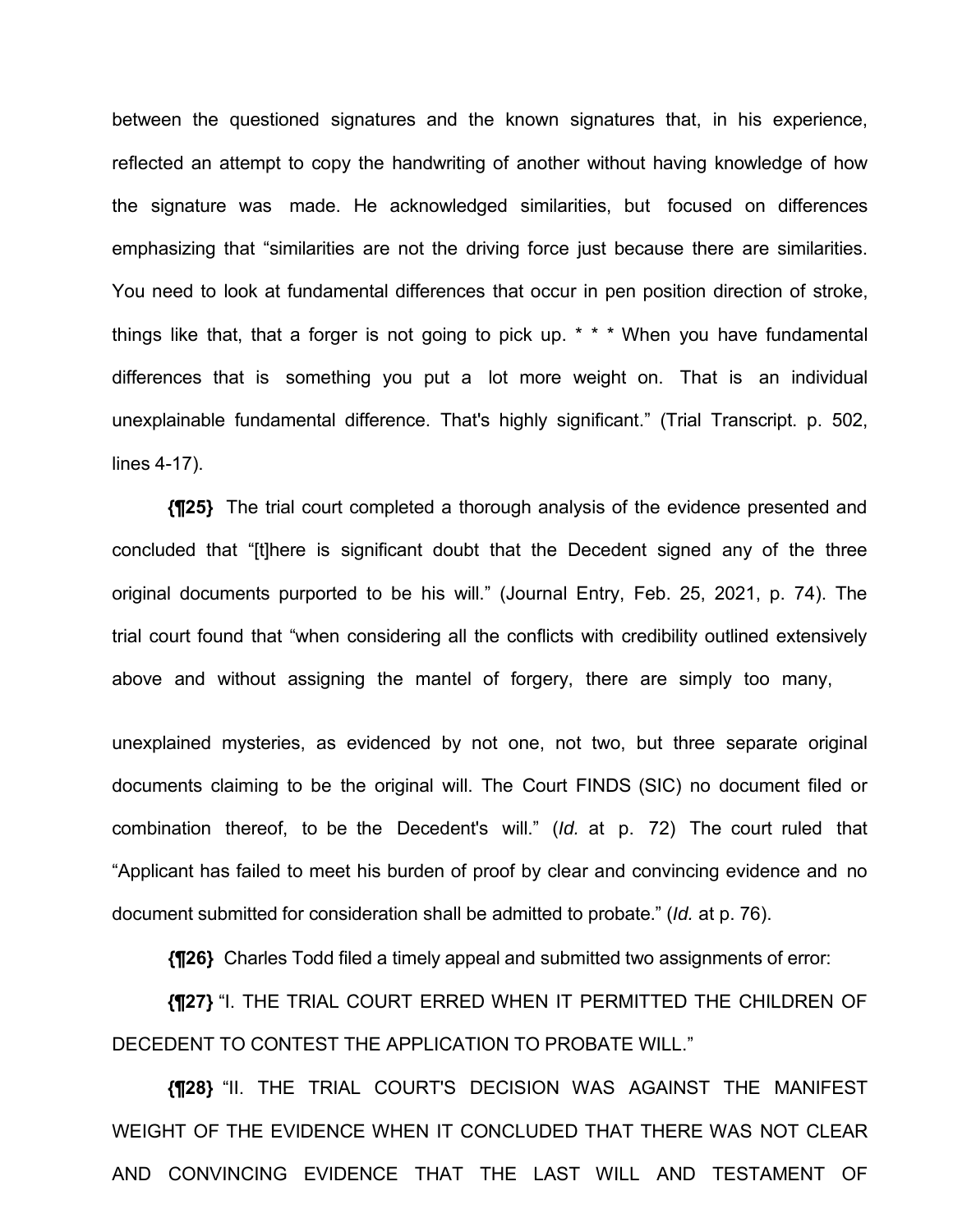DECEDENT COMPLIED WITH O.R.C. §2107.24."

**{¶29}** Administrator Flahive filed a cross appeal and submitted one assignment of error:

**{¶30}** "I. THE TRIAL COURT'S DENIAL OF ADMINISTRATOR'S MOTION TO PRECLUDE APPELLANT, CHARLES W. TODD, FROM INHERITING FROM DECEDENT'S ESTATE AND TO DISMISS HIS ORIGINAL AND AMENDED APPLICATIONS TO PROBATE WILLS, IS AGAINST THE MANIFEST WEIGHT OF THE EVIDENCE."

## **ANALYSIS I.**

**{¶31}** In his first assignment of error, Charles Todd contends that the trial court erred by permitting Vernon Todd, II and Tammy Jo Love the opportunity to contest the application to probate the will of Vernon Todd. The flaw in Charles Todd's argument

appears in the text of this assignment of error as he assumes that the hearing before the court involved a valid will when the only issue before the court was whether any of the three original signed documents was the last will and testament of Vernon Todd. That flaw, as well as the fact that the precedent cited by Charles Todd was inapposite, leads us to reject this assignment of error.

**{¶32}** When Charles Todd filed his first application to probate the will of Vernon Todd, he acknowledged that the will had not been witnessed and therefor did not comply with the requirements of R.C. 2107.03, but argued that the will satisfied the terms of R.C.2107.24. That statute, effective July 20, 2006, states in relevant part:

If a document that is executed that purports to be a will is not executed in compliance with the requirements of section 2107.03 of the Revised Code that document shall be treated as if it had been executed as a will in compliance with the requirements of that section if a probate court, after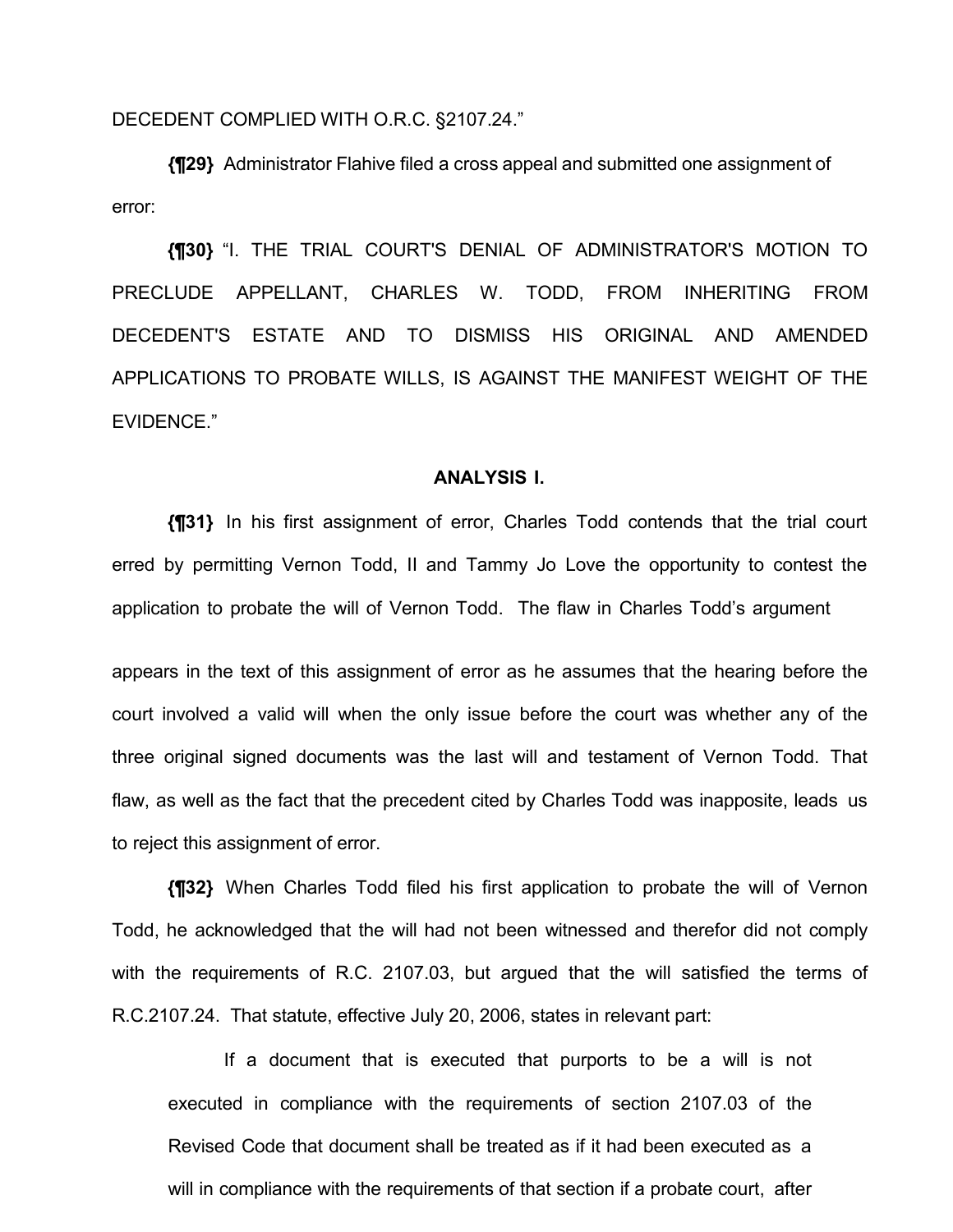holding a hearing, finds that the proponent of the document as a purported will has established, by clear and convincing evidence, all of the following:

(1) The decedent prepared the document or caused the document to be prepared.

(2) The decedent signed the document and intended the document to constitute the decedent's will.

(3) The decedent signed the document under division (A)(2) of this section in the conscious presence of two or more witnesses. As used in division (A)(3) of this section, "conscious presence" means

within the range of any of the witnesses' senses, excluding the sense of sight or sound that is sensed by telephonic, electronic, or other distant communication.

**{¶33}** The enacting legislation was adopted specifically to amend section 2107.27 and to create section 2107.24 of the Revised Code to provide a procedure for a probate court to treat a document as a will notwithstanding its noncompliance with the statutory formalities for executing wills. (Am. H.B. No. 265, 2006 Ohio Laws 96).

**{¶34}** The trial court recognized the purpose of the hearing under the statute was to determine if one or more of the documents submitted comprised the last will and testament of Vernon Todd and that the hearing was not a will contest. (Trial Transcript, p. 8., 15, 37, 170; Journal Entry, Feb. 25, 2021, p.5).

**{¶35}** The goal of the hearing under R.C. 2107.24 is distinctly different from the cases cited by Charles Todd. Revised Code 2107.24 serves as a means to determine whether a document is a will, while the decisions cited by Charles Todd involve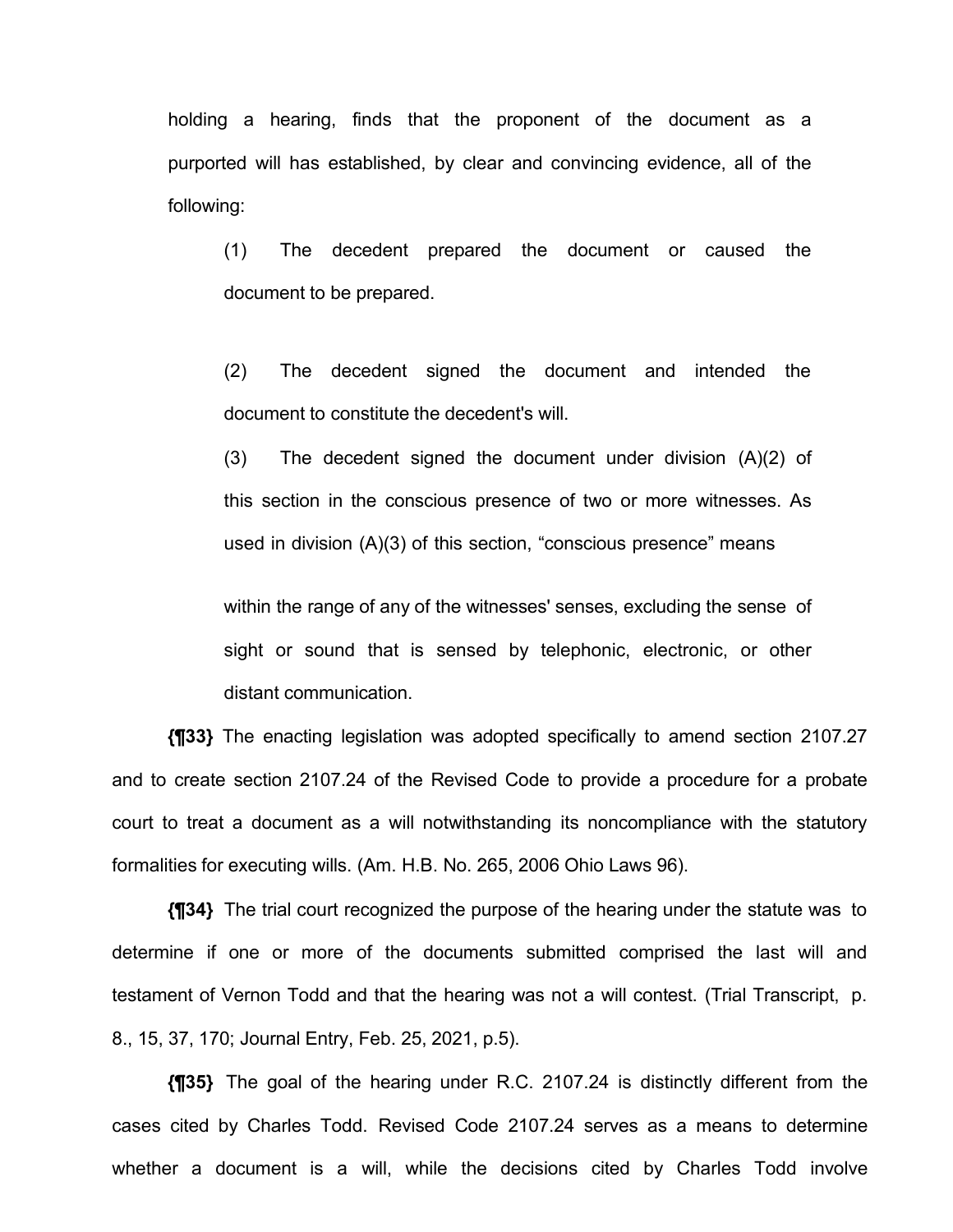documents that were contested after they had been admitted to probate and a distribution had been made to the parties contesting the will. This court's decision *Snyder v. Snyder,*  5th App. No. 4-CA-79, 1979 Ohio App. LEXIS 9390, Oct, 31, 1979, cited by Charles Todd in support of his position is an example of the distinction between the case before us and the cited precedent. In *Snyder* the will had been admitted to probate and a distribution had been made and accepted by the complaining party. *Id.* at \*1, \*2.

**{¶36}** Further, the cases cited by Charles Todd presumably involved a document that was executed pursuant to R.C. 2107.03 or its predecessor and admitted to probate by court order, creating a presumption of its validity. *In re Estate of Harris v. Harris*, 5th

Dist. No. 2015CA00101, 2016-Ohio-2615, 63 N.E.3d 744, ¶ 38. None of the cases cited address the application of R.C. 2107.24 as all pre-dated the effective date of that section.

**{¶37}** Charles Todd admitted that the funds he paid out to satisfy Vernon Todd's last wishes were from his personal account, further distinguishing this case from those that he cited in support of his position. The funds were not paid out from an estate as they were in the cited cases, as Charles Todd did not believe there were assets "worth probating."

**{¶38}** Further, the cases cited by Charles Todd in support of his argument were decided before the adoption of R.C. 2107.24. Without the option provided by that section of the code, the documents submitted in the case sub judice would most likely have been rejected as clearly non-conforming by the courts in the cited cases and by the trial court in this matter. The opportunity to petition the trial court to accept non-conforming documents via the method described in R.C. 2107.24 is a relatively new development and the precedent established prior to its effective date must be restricted to similar factual situations.

**{¶39}** In the case before us Charles Todd bears the burden of establishing, by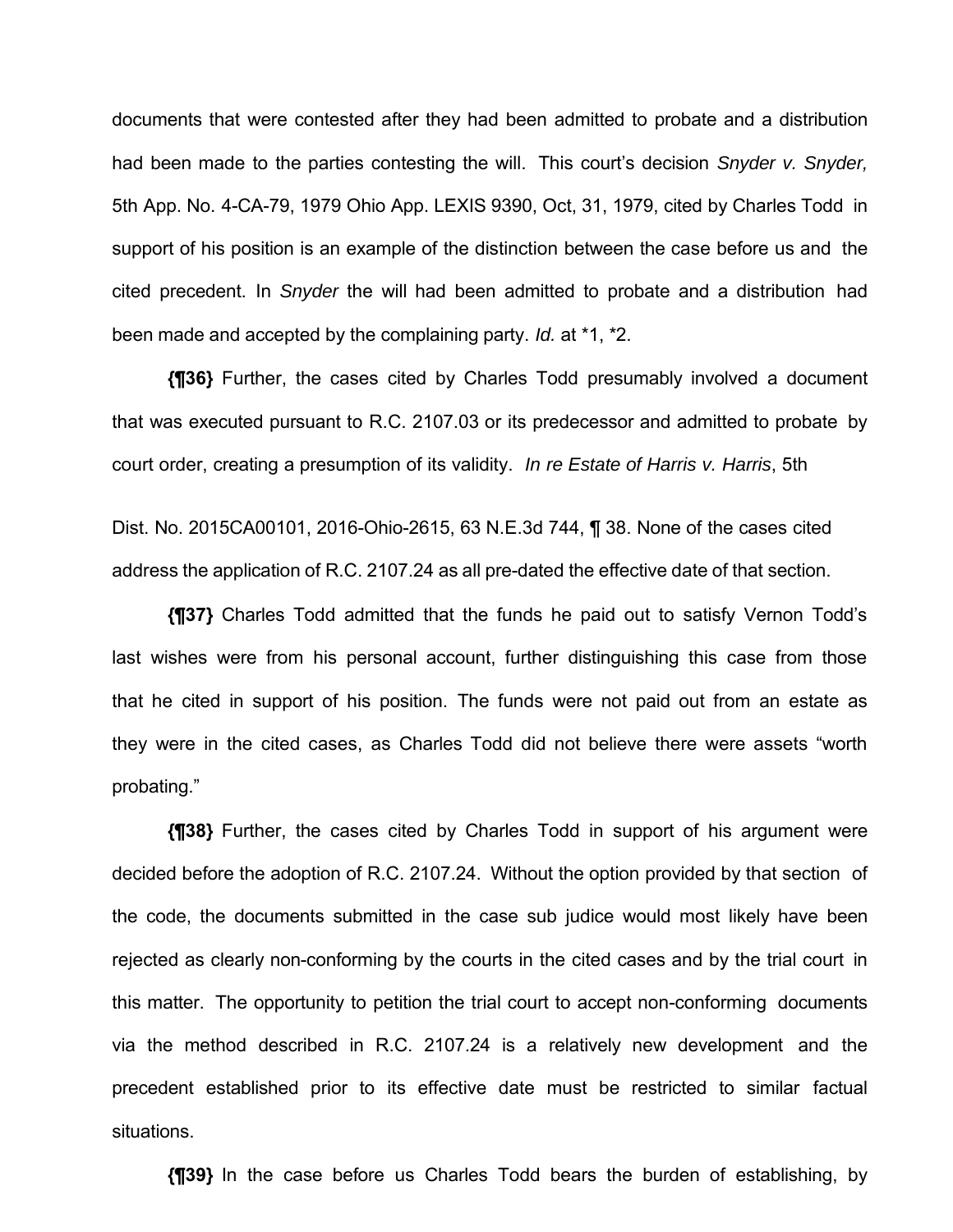clear and convincing evidence, that a will exists. Case law addressing a will contest is inapposite because, until Todd has satisfied the requirements of R.C. 2107.24, there is no will for any party to contest.

**{¶40}** Revised Code 2107.24 requires the court to conduct a hearing to determine if a document is a will. Charles Todd challenges the trial court's interpretation of that statute, so our review is de novo. *Turner v. CertainTeed Corp*., 155 Ohio St.3d 149, 2018- Ohio-3869, 119 N.E.3d 1260, ¶ 11. We find that aside from requiring a proponent of the will to carry the burden of proof, the language of the statute does not prescribe the parties

to the hearing. The statute provides the trial court broad discretion to conduct a compliant hearing and we find no abuse of that discretion by allowing the children of the decedent to participate.

**{¶41}** Finally, we note that the estate also objected to the introduction of the purported wills. Under the circumstances, even if the trial court's decision to exclude the children as parties was error, we see no prejudice to Charles Todd. We expect that the same evidence would have been presented through the estate with the children as interested witnesses rather than parties.

**{¶42}** Charles Todd's first assignment of error is denied.

## **II.**

**{¶43}** In his second assignment of error, Charles Todd asserts that "the trial court's decision was against the manifest weight of the evidence when it concluded that there was not clear and convincing evidence that the last will and testament of decedent complied with O.R.C. §2107.24." On review for manifest weight, the standard in a civil case is identical to the standard in a criminal case. A reviewing court is to examine the entire record, weigh the evidence and all reasonable inferences, consider the credibility of witnesses and determine "whether in resolving conflicts in the evidence, the jury [or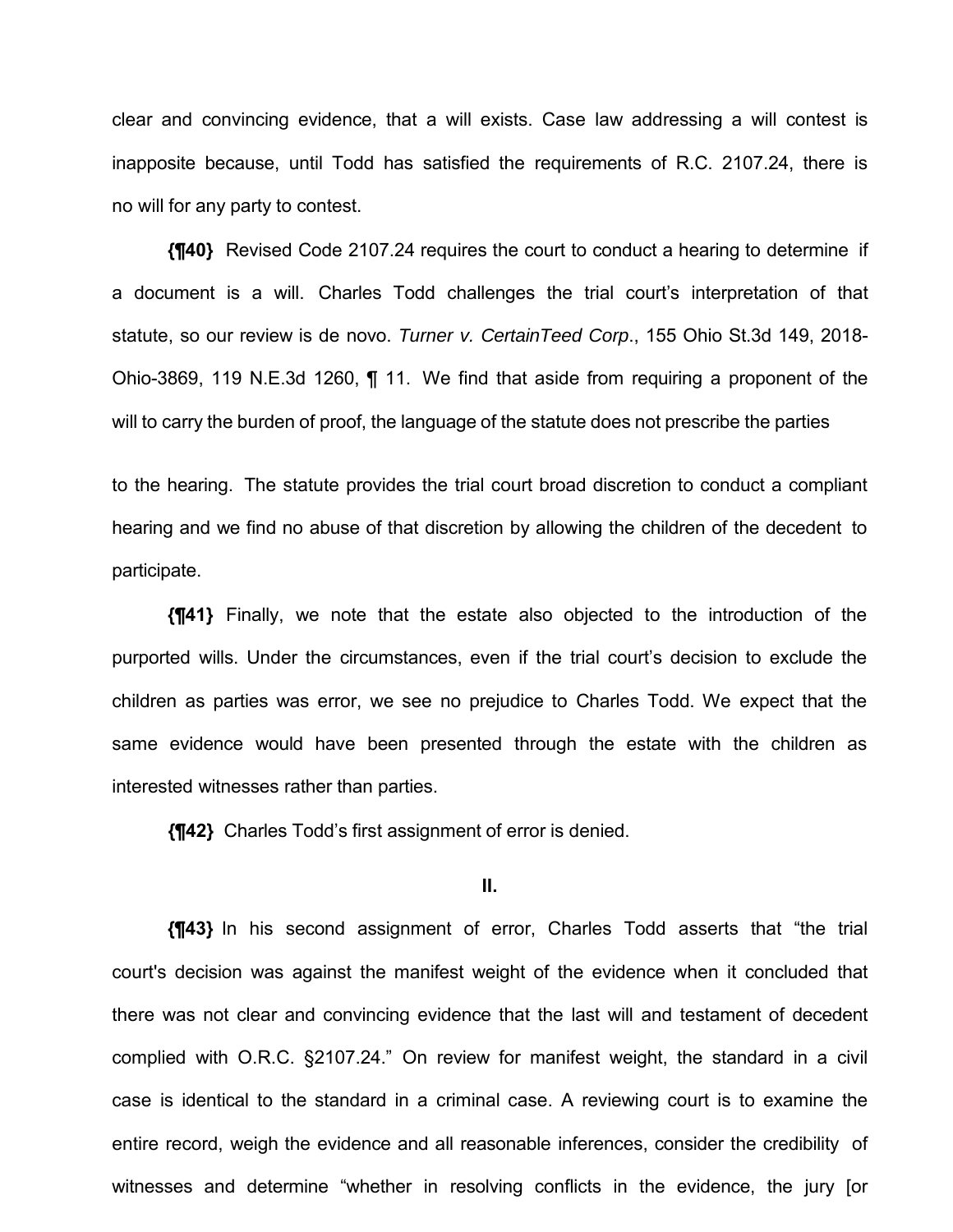finder of fact] clearly lost its way and created such a manifest miscarriage of justice that the conviction [decision] must be reversed and a new trial ordered." *State v. Martin,* 20 Ohio App.3d 172, 175, 485 N.E.2d 717 (1st Dist.1983). In *State v. Thompkins*, 78 Ohio St.3d 380, 387, 678 N.E.2d 541, 546 (1997), the Supreme Court of Ohio explained the following:

Weight of the evidence concerns "the inclination of the *greater amount of credible evidence,* offered in a trial, to support one side of the issue rather than the other. It indicates clearly to the jury that the party having the burden of proof will be entitled to their verdict, if, on weighing the evidence in their minds, they shall find the *greater amount of credible evidence* sustains the issue which is to be established before them. Weight is not a question of mathematics, but depends on its *effect in inducing belief."* (Emphasis sic.)

**{¶44}** In weighing the evidence however, we are always mindful of the presumption in favor of the trial court's factual findings. *Eastley v. Volkman,* 132 Ohio St.3d 328, 2012-Ohio-2179, 972 N.E.2d 517 ¶ 21.

**{¶45}** Charles Todd submitted applications to probate the will of Vernon Todd with two original signed documents representing that each was the will of Vernon Todd. Gene and George Todd filed a third original signed document claiming that they witnessed Vernon Todd sign it as his last will and testament, but without an application to probate the will. None of the documents were witnessed, so none complied with the requirements of R.C. 2107.03. As the only applicant to probate a will, Charles Todd had the opportunity to establish, by clear and convincing evidence, that one or more of the documents fulfilled the requirements of R.C. 2107.24. That code section provides an alternative route to probate for a document that is non-compliant with 2107.03, but still contains the hallmarks of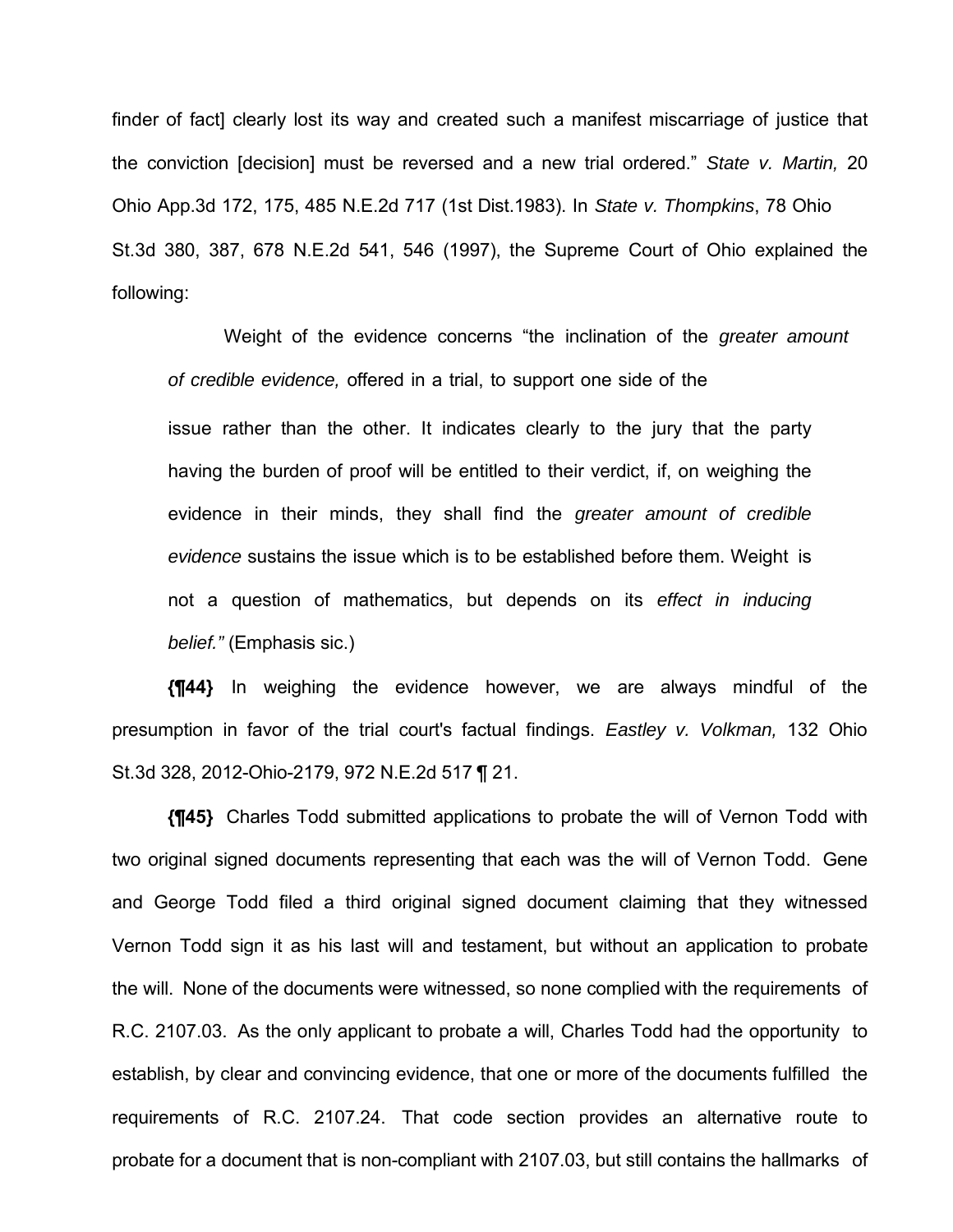a testimonial document.

**{¶46}** The facts in the record reveal a fundamental problem with Charles Todd's presentation in the context of R.C. 2107.24. The text clearly limits its application to a single document submitted by the proponent as a purported will, but in the case before the trial court, three separate documents with original, "ink on the paper" signatures were presented to the court and Charles Todd did not provide any argument regarding which

should be considered the will, presumably relying on the court to select the "best" of the three. (Trial Transcript, p. 582, lines 18-22). Charles Todd's approach does not fulfill the requirements of R.C. 2107.24 which obligate him, as proponent, to establish which document the decedent prepared or caused to be prepare, which document the decedent signed with the intent to constitute a will and which document was signed in the conscious presence of two or more witnesses. We find this defect significant as the statute does not provide the trial court authority to select from more than one document submitted by the proponent, but places the burden on the proponent to prove a document is the will of the decedent.

**{¶47}** The trial court acknowledged the confusion, but focused upon the testimony of the handwriting experts to resolve the case, finding that Erich Speckin, expert of Tammy Jo Love and Vernon Todd, II, was more credible as a result of superior experience. The trial court found Speckin "has not only comparably recognized, academic training, but also has experience and years of specialty recognition, supported by numerous requests of attorneys and governmental bodies for his testimony in many states and countries. This gives him equal, if not greater professional recognition in the specialized field than Applicant's Expert, and thus more potential weight' and that "[w]hen comparing the parties' experts, Beneficiaries' Expert's simply has greater and more expansive training, along with significantly more public and legal recognition, than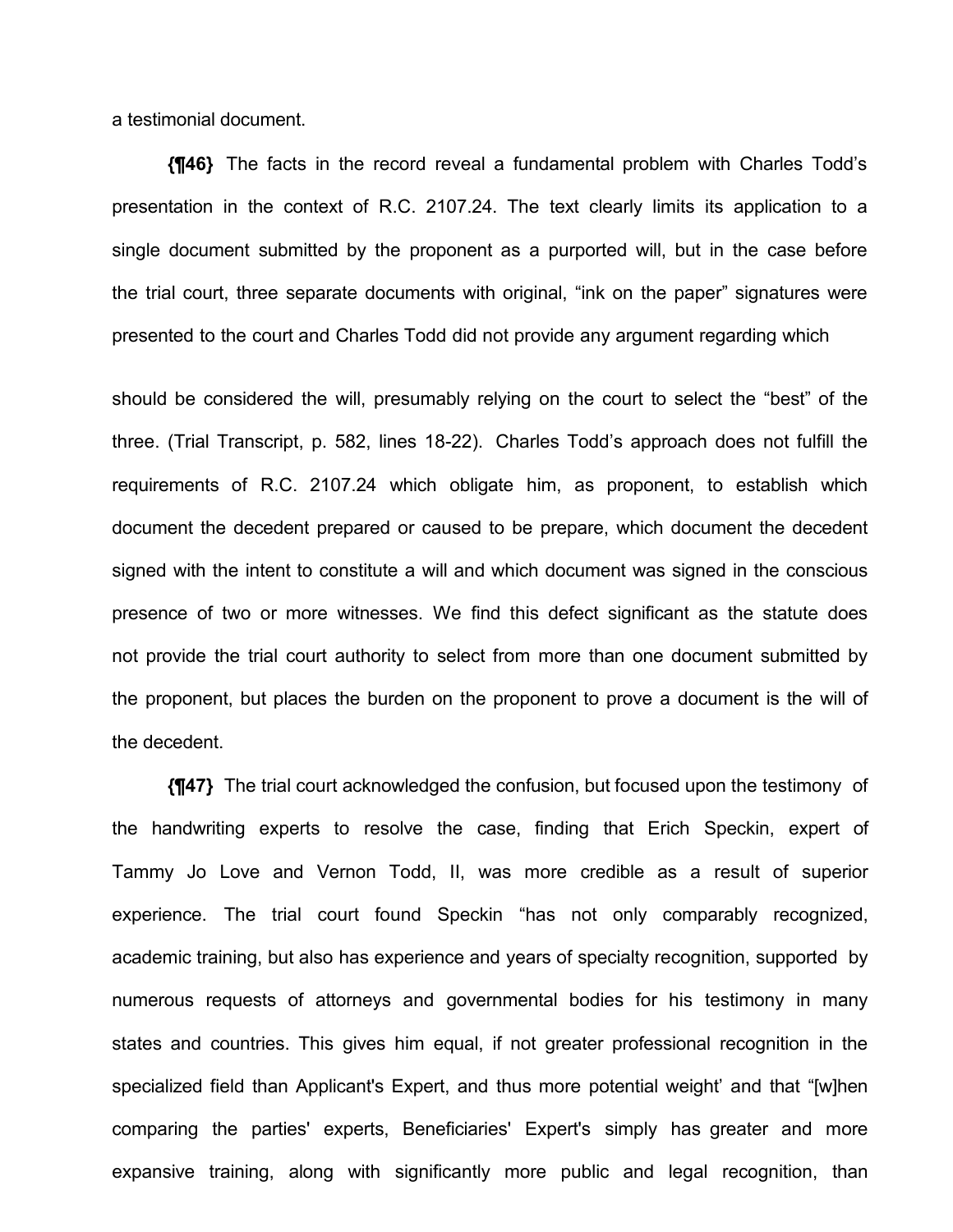Applicant's Expert." (Journal Entry, Feb. 25, 2021, p. 54, 55).

**{¶48}** After reviewing the experience of the experts, the trial court turned to their analysis of the signatures on the purported wills and found Charles Todd's expert analysis "incomplete" for failure to explore the "collective dissimilarities found repeatedly in the QUESTIONED (SIC) documents to the similar or common characteristics of the

KNOWN (SIC) signatures." (*Id.* at 58). The trial court cited with approval Speckin's conclusion that "[t]he forger may become more proficient at the forgery, but does not recognize his or her own habits as they become more pronounced as dissimilarities from the KNOWN signatures. Trial Tr. 500-502, 532-533. The forger's unique habits will inevitably surface, presenting these habits as common dissimilarities. Thus, making analysis of dissimilarities, NOT emphasized by Applicant's Expert, so fundamentally important." (*Id.* at 63).

**{¶49}** After an extensive review of the testimony and evidence the trial court concluded that "\* \* \* when considering all the conflicts with credibility outlined extensively above and without assigning the mantel of forgery, there are simply too many, unexplained mysteries, as evidenced by not one, not two, but three separate original documents claiming to be the original will. The Court FINDS no document filed or combination thereof, to be the Decedent's will" and that "Since significant weight is given to this conclusion that the QUESTIONED signatures are not the Decedent's signatures, clearly there is no Decedent testamentary intent, and no intent to execute a specific document or documents as a will." (*Id*. at 73,74).

**{¶50}** The trial court painstakingly reviewed the testimony and the evidence and our review must consider the presumption in favor of the trial court's factual findings. *Eastley, supra.* We have completed an examination of the entire record, weighed the evidence and all reasonable inferences, considered the credibility of witnesses and we